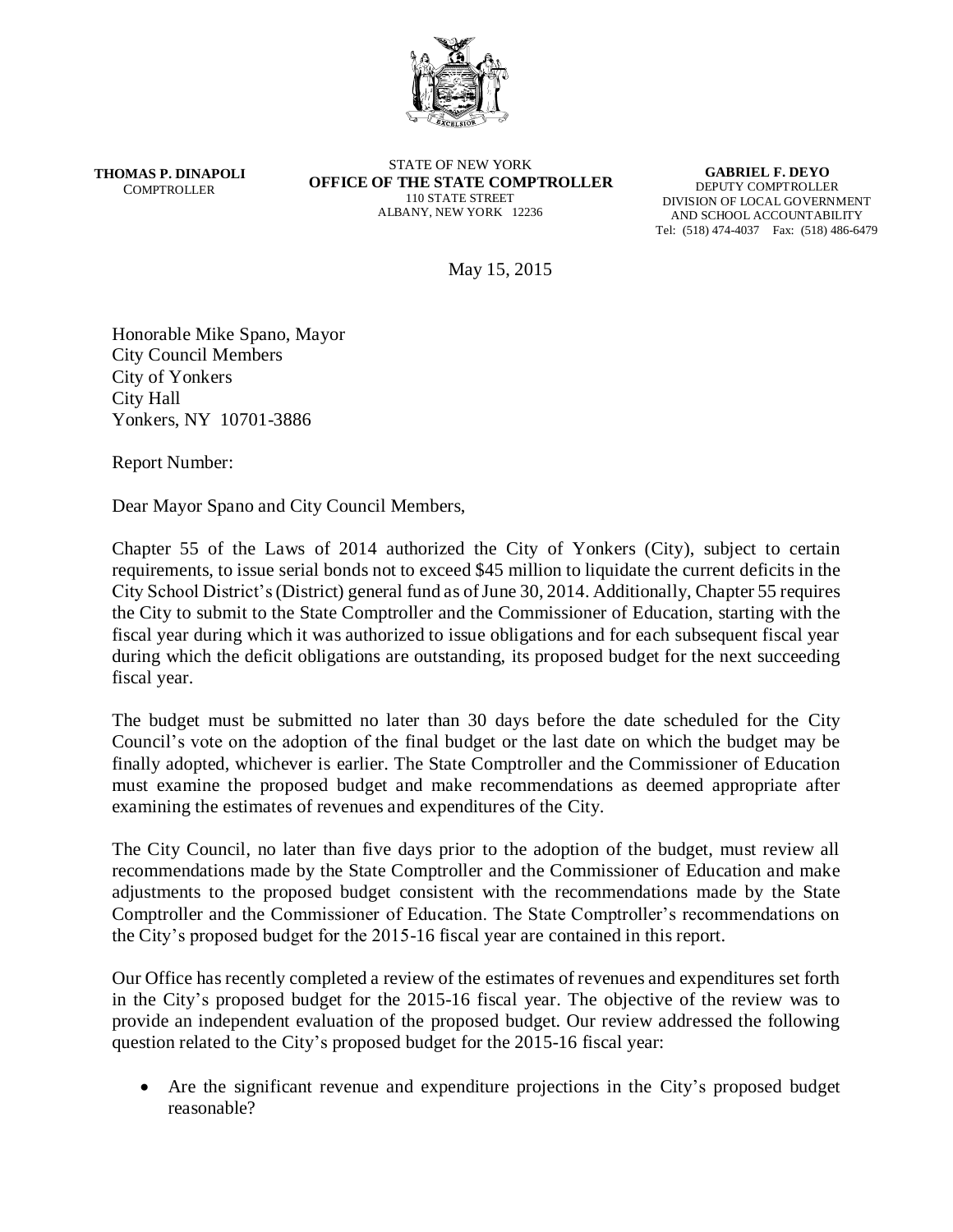To accomplish our objective we reviewed the proposed budget, salary schedules, debt payment schedules and other pertinent information. We identified and examined significant estimated revenues and expenditures for reasonableness with emphasis on significant and/or unrealistic increases or decreases. We analyzed, verified and/or corroborated trend data and estimates, where appropriate. We identified significant new or unusually high revenue or expenditure estimates, made appropriate inquiries and reviewed supporting documentation to determine the nature of the items. We assessed whether the estimates were realistic and reasonable. We also evaluated the amount of fund balance appropriated in the proposed budget to be used as a financing source and determined if the amount of fund balance was available and sufficient for that purpose.

The scope of our review does not constitute an audit under generally accepted government auditing standards (GAGAS). We do not offer comments or make specific recommendations on public policy decisions, such as the type and level of services under consideration to be provided.

The proposed budget package submitted for review for the 2015-16 fiscal year consisted of the following:

- 2015-16 Mayor's Budget Letter
- 2015-16 Proposed Executive Budget
- 2015-16 Board of Education Budget Request
- Supplementary Information

|                                                  | <b>Appropriations</b> |                  |                     | Fund                  | <b>Real</b>     |
|--------------------------------------------------|-----------------------|------------------|---------------------|-----------------------|-----------------|
|                                                  | and Provisions        | <b>Estimated</b> | Appropriated        | <b>Transfers</b>      | <b>Property</b> |
| <b>Fund</b>                                      | for Other Uses        | <b>Revenue</b>   | <b>Fund Balance</b> | In/(Out) <sup>a</sup> | <b>Taxes</b>    |
| General Fund <sup>b</sup>                        | \$478,722,531         | \$331,292,024    | \$37,493,840        | $(\$231, 102, 419)$   | \$341,039,086   |
| Water Fund                                       | \$27,924,651          | \$38,090,600     | \$1,250,000         | (\$11,415,949)        | \$0             |
| Sewer Fund                                       | \$2,910,974           | \$7,562,397      | $(\$409,115)$       | $(\$4,242,308)$       | \$0             |
| Library Fund                                     | \$8,258,574           | \$165,070        | \$0                 | \$8,093,504           | \$0             |
| Museum Fund                                      | \$210,700             | \$0              | \$0                 | \$210,700             | \$0             |
| <b>Yonkers Public</b>                            |                       |                  |                     |                       |                 |
| Schools <sup>c</sup>                             | \$550,957,837         | \$286,690,830    | \$0                 | \$238,456,472         | \$0             |
| <b>Total</b>                                     | \$1,068,985,267       | \$663,800,921    | \$38,334,725        | \$0                   | \$341,039,086   |
| $3T$ 1 1 $\cdot$ $C$ $\cdot$ 1 $C$ $\cdot$ $C$ 1 |                       |                  |                     |                       |                 |

The proposed budget submitted to our Office is summarized as follows:

Includes transfers to and from various funds

**b** Includes debt service for non-school debt

 $\textdegree$ The appropriation amount represents the amount contained in the Board of Education's budget request.

Our review disclosed the following issues which should be reviewed by City officials for appropriate action. Chapter 55 of the Laws of 2014 requires the City Council to make adjustments to the proposed budget consistent with our recommendations. We believe that any such adjustments will help improve the City's financial condition.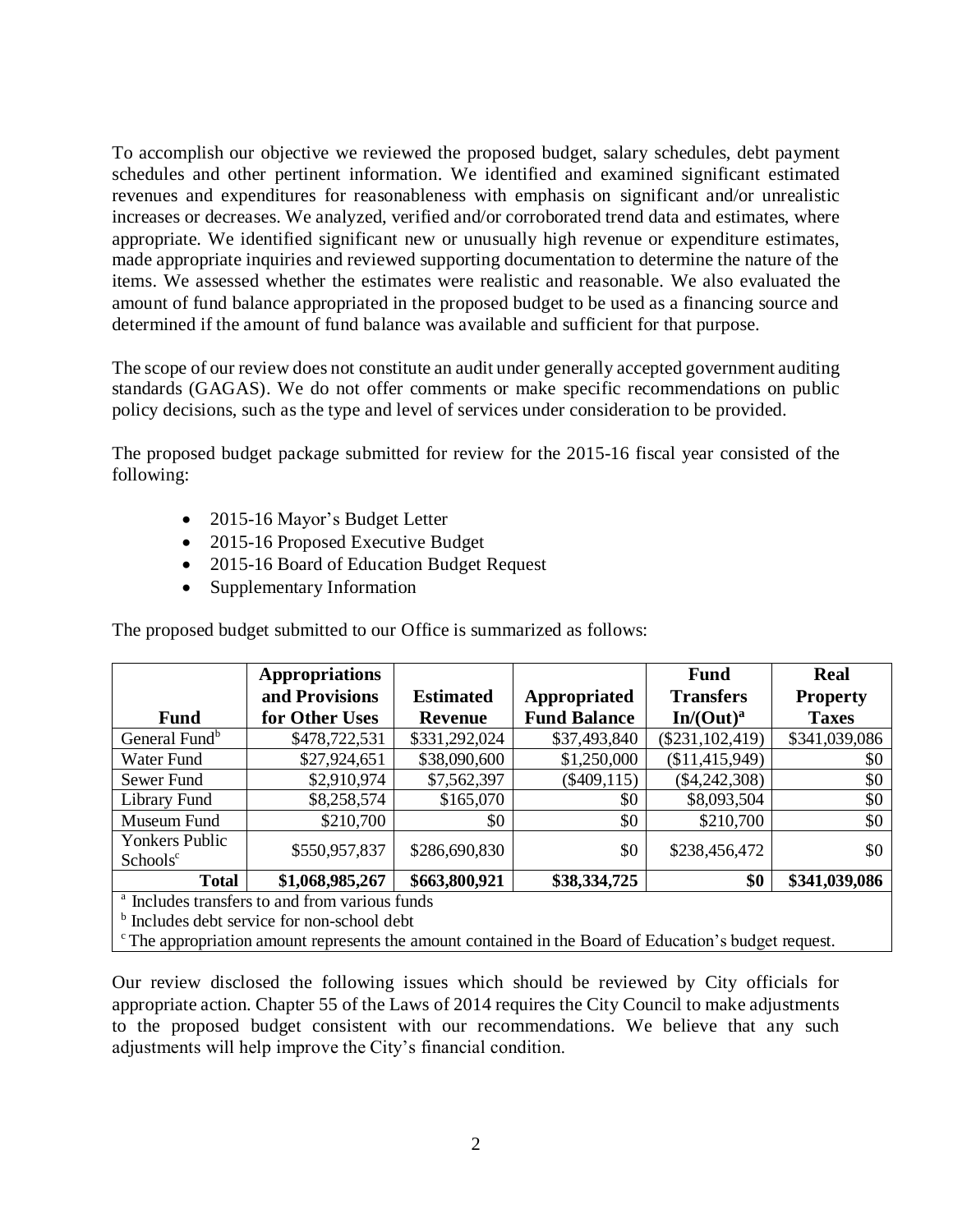### **Board of Education**

Budget Gap – The City's 2015-16 proposed budget provides \$525.1 million for District operations and debt service payments; however, the District's budget request includes appropriations and debt service payments totaling \$550.9 million, thereby resulting in a gap of approximately \$25.8 million. City and District officials should work to address this gap between District revenues and appropriations.

Textbooks – The District's 2015-16 budget request does not include an appropriation for the purchase of textbooks. In 2013-14, the District expended \$3.5 million for this purpose. District officials plan to have the City issue a bond anticipation note (BAN) for the acquisition of textbooks during 2015-16, and the City's capital budget includes up to \$4.7 million for this acquisition. The purchase of textbooks is a recurring District expenditure and generally should be included as an appropriation in the annual budget. The City will incur additional costs by borrowing for textbooks.

Pension Costs – The District's 2015-16 budget request contains \$10.39 million for payments due the New York State and Local Retirement System (NYSLRS). NYSLRS allows municipalities to amortize certain pension costs as part of a stabilization program which spreads payments over several years, and the District has elected to participate in the program. However, the minimum payment permitted under the program for 2015-16 is \$10.85 million. Therefore, the District has underestimated pension costs by approximately \$460,000.

## **City of Yonkers**

 $\overline{a}$ 

#### **Nonrecurring Funding Sources**

Fund Balance<sup>1</sup> – The City has projected a general fund balance of \$72.4 million at the end of the 2014-15 fiscal year. The City has appropriated \$37.5 million, or approximately 52 percent of the projected fund balance, in its general fund in the 2015-16 proposed budget. In addition, the City appropriated \$1.25 million of fund balance in the water fund. The City's use of fund balance to close gaps in the budget decreases the fund balance that is available to cover unforeseen shortfalls in revenue. We are concerned that the City continues to rely on nonrecurring revenue, such as fund balance, to balance its budget. City officials will have to replace this nonrecurring revenue in the 2016-17 budget.

<sup>1</sup> To comply with the requirements of the Fiscal Agent Act (Laws of 1976, Chapter 488, as amended) and the City's related bond covenants, the City's 2015-16 adopted budget may not appropriate fund balance in excess of the aggregate of the fund balance of the various operating funds of the City as of the end of the 2013-14 fiscal year.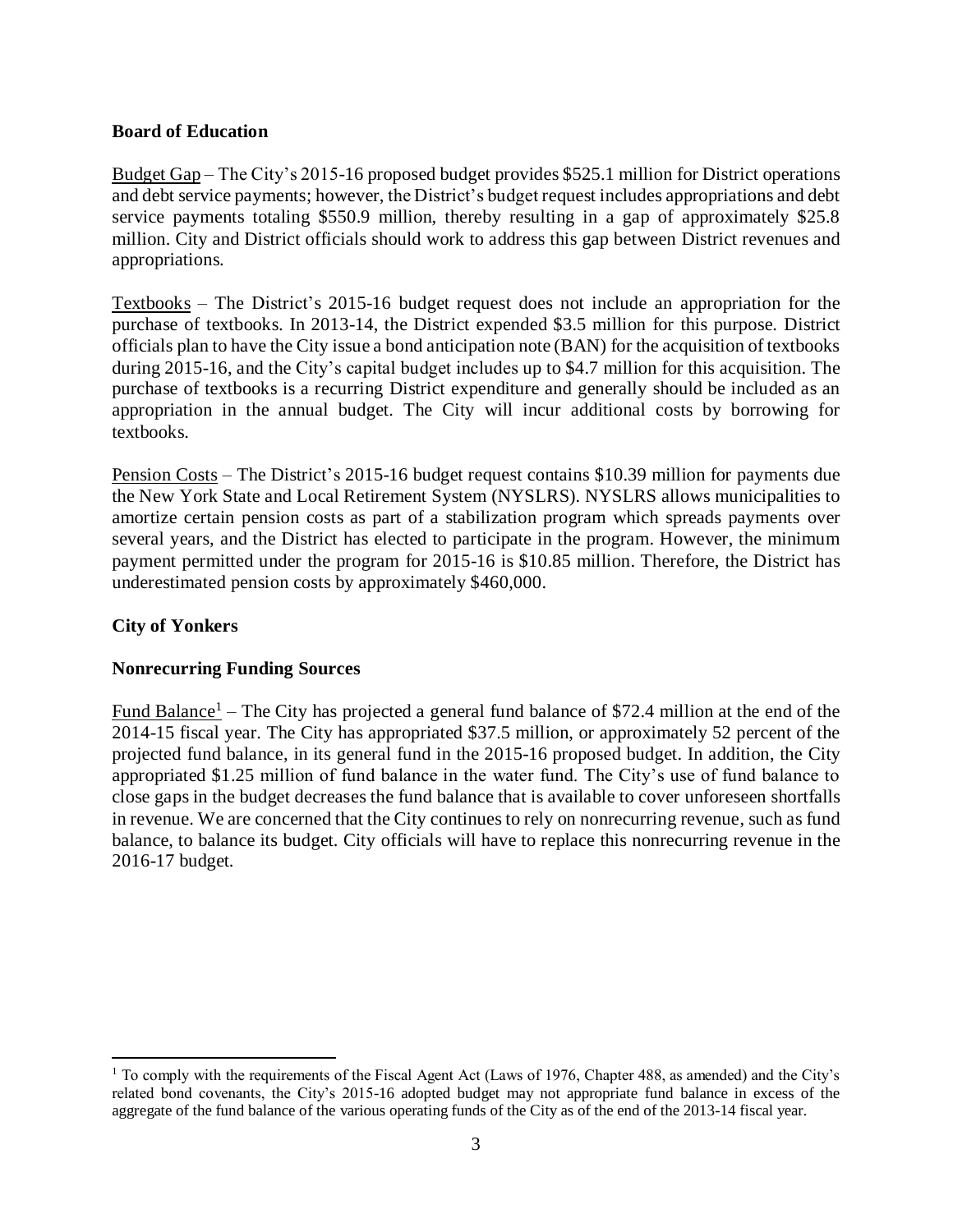# **Revenues<sup>2</sup>**

Metered Water Sales – The 2015-16 proposed budget includes metered water sales revenue of \$33.1 million, which is an increase of approximately \$8.4 million from the amount received in the 2013-14 fiscal year. However, water consumption decreased for the 2014-15 fiscal year. City officials explained that the decrease occurred as a result of installation of new meters and billing customers based on actual readings instead of estimates as was done in prior years. The revenue for metered water sales in the 2015-16 proposed budget is \$8 million more than what is projected to be received in 2014-15. If City officials expect to realize this additional revenue, they may have to increase rates for metered water sales by as much as 31 percent.

Sewer Rents – The 2015-16 proposed budget includes sewer rent revenues of \$7.4 million, which is an increase of approximately \$2.5 million from the amount projected to be received in the 2014- 15 fiscal year. If City officials expect to realize this additional revenue, they may have to increase rates for sewer rents by as much as 50 percent.

Mortgage Tax – New York State Tax Law allows the City to impose a mortgage recording tax. However, the law authorizing the imposition of this tax is scheduled to expire on August 31, 2015. The 2015-16 proposed budget includes City and State mortgage tax revenues of \$5.4 million, which is a 2.3 percent increase over projected amounts the City will receive in the 2014-15 fiscal year. This amount appears reasonable provided the New York State Legislature (Legislature) extends the law authorizing this revenue source.

Income Tax Surcharge – The Tax Law authorizes the City to impose an income tax surcharge on all City residents and non-residents who work within the boundaries of the City. Under current law, the surcharge only applies to taxable years beginning before 2016. The 2015-16 proposed budget includes City income tax surcharge revenues of \$48.6 million. Since the projected amount to be received in the 2014-15 fiscal year is approximately \$46.9 million, this is an increase of approximately \$1.7 million. This amount appears reasonable provided the Legislature extends the law authorizing the imposition of the surcharge.

# **Appropriations**

Tax Certiorari – The proposed budget includes \$500,000 for payment of tax certiorari claims in 2015-16. In 2013-14 the City settled claims for approximately \$6.2 million and, as of March 31, 2015, the City has settled claims of approximately \$11.9 million for 2014-15. Based on these trends, the City may need more funds to pay tax certiorari claims in the 2015-16 fiscal year than have been budgeted. The City bonded to pay tax certiorari claims in prior years. The continued

<sup>&</sup>lt;sup>2</sup> If any of the revenues discussed in this section are included in the City's adopted budget in an amount which exceeds the amount of such revenue either realized in 2013-14 or "properly attributable" to 2014-15, then the City must submit a "justification document" with respect to the excess before the adopted budget may be approved under the Fiscal Agent Act and bond covenants. If the amount of any such revenue included in the City's adopted budget requires an increase in a rate or charge, the City must act to increase the rate or charge before the justification document can be approved under the Fiscal Agent Act and bond covenants. Similarly, if the amount of any such revenue included in the City's adopted budget requires enactment of State legislation, the legislation must be enacted before the justification document can be approved.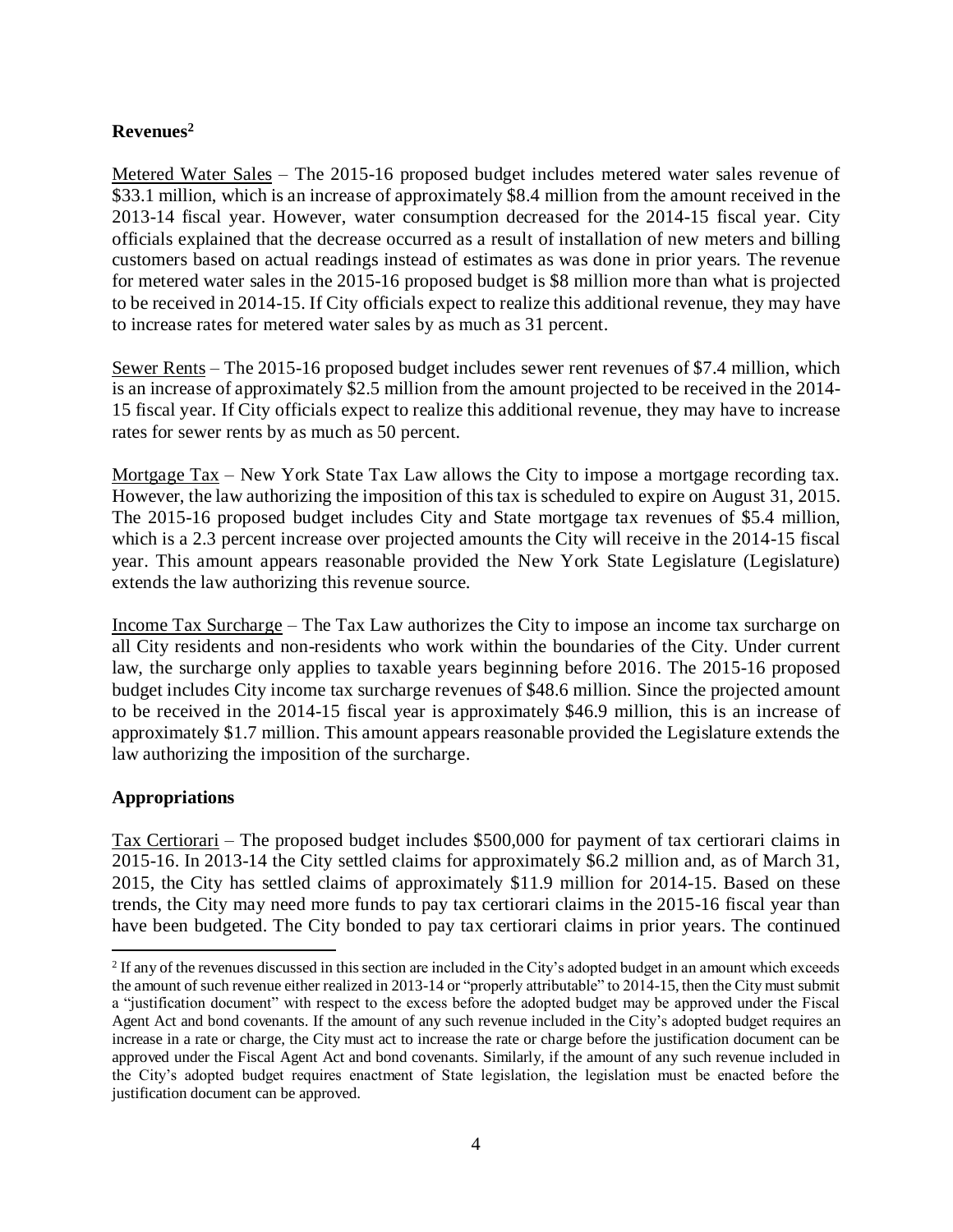practice of using debt to pay for these costs is imprudent. Tax certiorari claims are a recurring cost of doing business and should be paid from annual appropriations. The City will incur additional debt and interest costs by bonding the cost of tax certiorari claims instead of financing them through the operating budget.

Contingency Funds – The City's proposed budget does not include an appropriation for contingencies. In light of recent economic conditions, we believe it would be prudent for City officials to have funding available for unforeseen increases in expenditures. City officials should consider establishing a contingency appropriation at a level that would provide the City with reasonable flexibility in the event that it has to deal with unanticipated appropriations or insufficient revenues. The lack of a contingency fund, along with the decrease in the City's unassigned fund balance, leaves the City vulnerable to unexpected events.

### **Other Matters**

Constitutional Tax Limit – The Constitutional Tax Limit is the maximum amount of real property tax that may be levied in any fiscal year. The State Constitution limits the taxing power of cities to 2 percent of the five-year average full valuation of taxable real property of the City. Under the 2015-16 proposed budget, the City will have exhausted 88.65 percent of its taxing authority. We caution the City that if property values do not increase, its ability to increase taxes may be reduced in future years.

### **Tax Cap Compliance**

The State Legislature and the Governor enacted Chapter 97 of the Laws of 2011 (Law) that established a tax levy limit for local governments, which was effective beginning in the 2012 fiscal year. The Law generally precludes local governments from adopting a budget that requires a tax levy that exceeds the prior year tax levy by more than 2 percent or the rate of inflation, whichever is less, unless the governing board adopts a local law to override the tax levy limit.

The City's proposed 2015-16 budget complies with the tax levy limit because it includes a tax levy of \$341,039,086 which increases the 2015-16 tax levy within the limits established by Law. In adopting the 2015-16 budget, the City Council should be mindful of the legal requirement to adopt a budget that includes a tax levy no greater than the tax levy limit, unless it adopts a local law to override the limit.

#### **Recommendations**

City officials should:

- 1. Work with District officials to eliminate the \$25.8 million gap in the District's proposed budget.
- 2. Work with District officials to identify alternatives to borrowing funds for the purchase of textbooks.